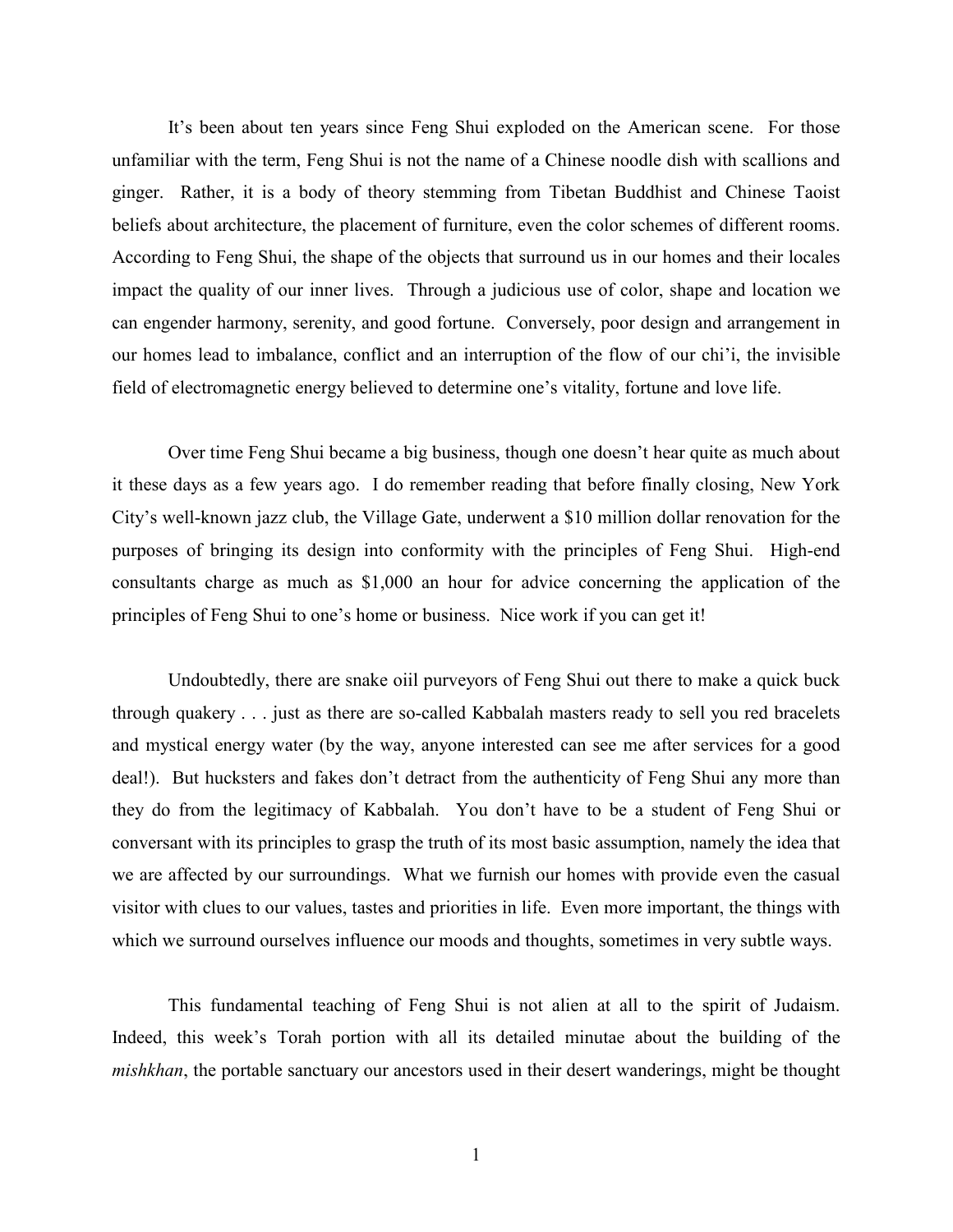of as Jewish *Feng Shui.* As our *sedra* teaches, "ועשו לי מקדש ושכנתי בתוכם -- Let them build me a sancutary that I may dwell in them" (*Exodus* 25:8). Note the grammatical confusion -- my mother, the English teacher, would immediately point out that the verse should really read "Let them build me a house that I may dwell in it." But the Torah knew exactly what it was saying when it suggested that the quality of our spiritual experience depends at least to some extent on our surroundings. Have you ever noticed that prayer has a different feeling to it when services are held in the chapel instead of the Sanctuary? A high *bimah* versus a low one, one at the front as opposed to a *bimah* in the center of the room will invariably create a very different spiritual ambience and change the way in which we feel God touching us . . . or not.

But the Torah's statement is equally remarkable and startling for its insistence that we must build something before God can enter our lives. A story is told about Rabbi Menahem Mendel of Kotzk, a great Hasidic leader whose career spanned the first half of the 19th century. Once the Kotzker Rebbe asked the wise and learned men of his community, "Where does God dwell?" Staring at him with disbelief at the seeming idiocy of the question they responded, "There is no place in the world devoid of the Divine. The whole world is filled with God's glory." "No," answered the Kotzker, "The truth is that God only lives wherever human beings allow Him to enter." The very act of constructing the *mishkan*, the consciousness it engendered in framing a relationship with the Holy One, the adherence to a divinely sanctioned blueprint created the purposeful bridges to the hearts and souls of the people over which God crossed. And this is the essence of \_ ועשו לי מקדש ושכנתי בתוכם . It's not that God needs an address, but rather as frail creatures incapable of understanding the Infinite, we need concrete places and ways to enter into relationship with the Eternal. That is the ultimate task of all religion and the very essence of Jewish *Feng Shui*.

I am proud to inform you that I am in fact a certified practitioner of Jewish *Feng Shui*. No, I won't have the *hutzpah* to charge a \$1,000 an hour for my services, but in other ways my "m.o." would be the same as any design consultant, Feng Shui or not. Let me invite you this morning on an imaginary visit to a fictitous couple, whom we'll call Harry and Jenny Grossinger -- not to be confused with the Harry and Jenny Grossinger who once ran the famous Catskills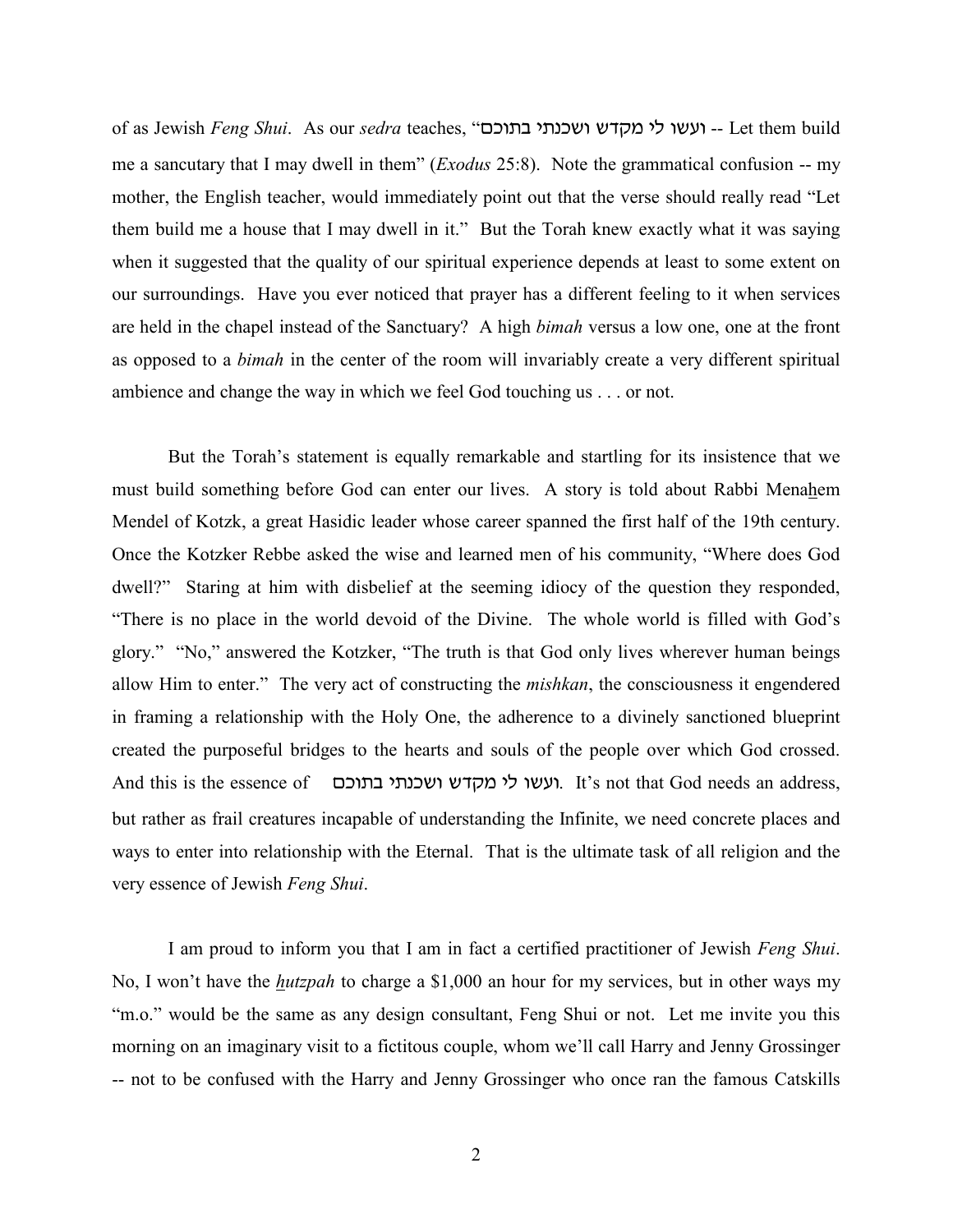resort of the same name. Mr. and Mrs. Grossinger have asked me to inspect their house with an eye toward advising them how they might create a greater sense of warmth, harmony and spirituality in their lives. I gladly agree and make an appointment to visit (. . .hmm, sounds a lot like a Jewish version of HGTV's "Divine Design.").

My first recommendation comes even before I enter the house. While waiting for them to open the door, I notice they don't have a *mezuzah*. Once the Grossingers greet me and take me inside, I explain the significance of the precept, that it is not a lucky charm or magical amulet, but a powerful reminder of Judaism's ability to touch our lives not only when we are at synagogue, but in the bosom of family, in the place we call home. I show them the words of the *Sh'ma* written on the *klaf*, the parchment within the casing, and talk about how the *mezuzah* is actually a Torah scroll in miniature, and about how the symbolism of placing a piece of Torah on the entry to the place we call home. We discuss how the *mezuzah* can remind Jews to imbue their dwellings and relationships with a sense of wonder and gratitude for God's gifts to us.

Passing into the den, I notice an empty shelf on a bookcase next to the couch. What a perfect spot to create a basic Jewish library, one which includes a *siddur*, a prayerbook, a Hebrew Bible in the original and translation, a few classics of Jewish literature and a couple of reference books on holidays, practices, laws and customs.. "Knowledge of your heritage isn't the property of the local rabbi," I tell them. "It's your birthright and belongs equally to you. Having books of Jewish content handy will not only allow you to answer questions that come up, but can also inspire study and reflection on your own. And through such exploration of the endless facets of Judaism you may find nourishment and stimulation for both mind and soul."

We move into the living room, and my eyes come to rest on a large imposing china cabinet -- an ideal location to keep the various ritual objects Jews use to sanctify the rhythms of time. Reaching into my pocket, I pull out a printed list of things for the Grossingers to consider keeping in their cabinet, items guaranteed to enhance the Jewish chi'i of their home: A pair of silver candlesticks for use on Shabbat and holidays, a *hallah* cover, a *kiddush* cup, a *havdalah* set, a *seder* plate for Passover, a *hanukkiyah* for the kindling of Hanukkah candles. I explain that none of these items need to be expensive, but that their spiritual power is enhanced when they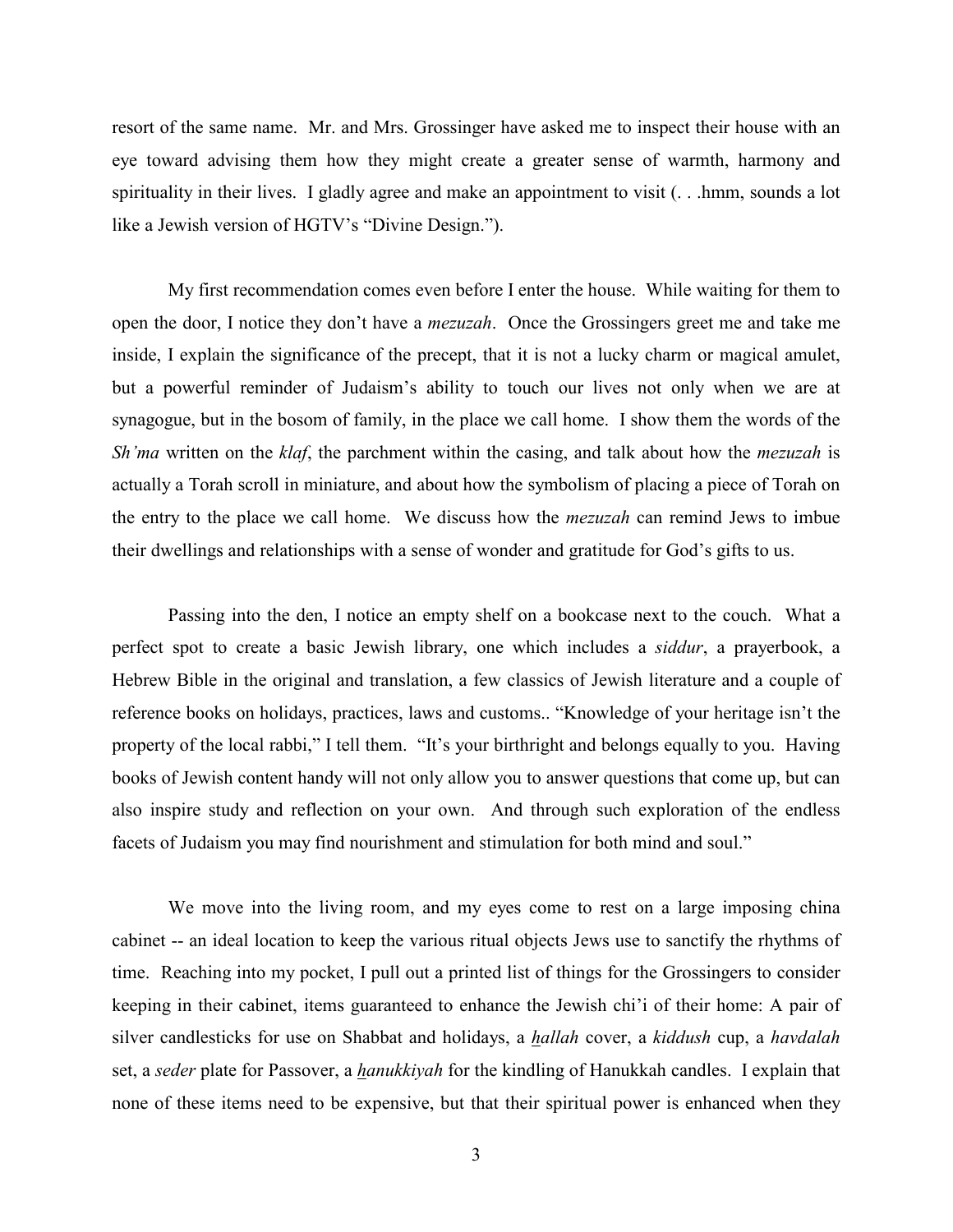are aesthetically pleasing or are family heirlooms.

As we tour the remainder of the Grossingers' lovely home, I make other Jewish *Feng Shui* recommendations as well. They have a nice backyard -- a great place to build a Sukkah for the celebration of Judaism's fall festival, a way of getting in touch with God's miracle of nature, an opportunity to share fellowship with friends and family during the temperate fall days before winter. In their kitchen, I talk about *kashrut*, and how the Jewish dietary laws can imbue the simple act of cooking and eating food with religious significance, so that our tables are transformed into altars, and our meals elevated from the biological satisfaction of hunger to a spiritual plane.

Preparing to take my leave, I offer the Grossingers an important piece of advice. "Having all the accouterments of a Jewish home will not lead automatically to the results you seek. You must make them a part of the fabric of your lives to feel their power. The more you sanctify the precious moments of your lives through the fabric of Jewish ritual the more you will make time itself a holy experience. And in the process of sanctifying the time you spend with family, the more you will discover that you have also sanctified the space in which you dwell, the home you share with each other and your children."

And then I share with them a final story. Found in the tractate *Shabbat* of the Babylonian Talmud, it is a legend we teach every school child. According to the story, on Friday evenings two angels visit every Jewish home. One angel represents the serenity and joy, the togetherness and love that epitomize the celebration of Shabbat as a family. The other angel is the representative of a different set of feelings: barrenness, disorder, cynicism, a sense of being closed to spiritual possibilities. As these two angels peer into the windows of Jewish homes, should they witness a family gathered around a festive table with candles and a palpable atmosphere of harmony and love, the angel of light joyously exclaims, "May it be just this way next week.," to which the darker being reluctantly grumbles, "Amen." Yet if they visit a home in which the light of Shabbat does not burn, a bare table at which the Sabbath spirit is absent, the dark one gleefully shouts, "May it be just *this* way next week," to which the angel of Shabbat tearfullly responds, "Amen."